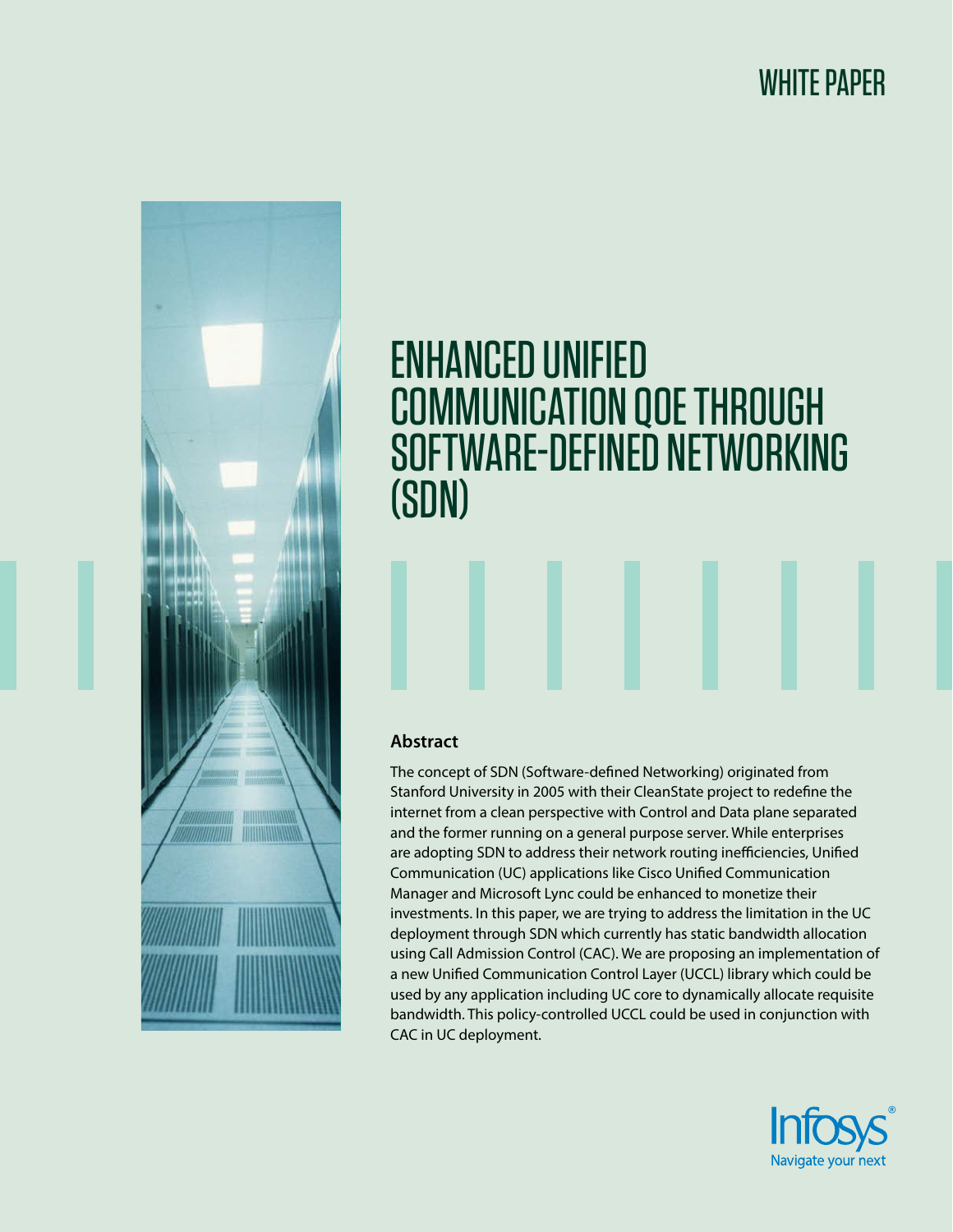# Introduction

SDN enables programming the network from the application layer and enables users to dynamically manage network traffic based on the changing environment. This disruptive technology also paves the way to automate network provisioning, regulate traffic patterns without altering the existing physical networking infrastructure, while delivering Network and Security services in a much faster,

efficient, and centralized manner and which is widely supported by many vendors like Ericsson, Juniper, Cisco, AT&T, etc. Because of its disruptive nature, there would be multiple thought processes which we need to deeply explore from various perspectives including applications like Cloud computing, UC, etc., which are currently deployed with or without any SDN concepts.

Figure 1 depicts a typical multisite UC deployment scenario without SDN. The UC clusters are interconnected to the network through IP WAN / PSTN where CAC will be used to set a static threshold for Audio/ Video (AV) packet flow for better QoS.



*Figure 1. Typical Multisite UC deployment*

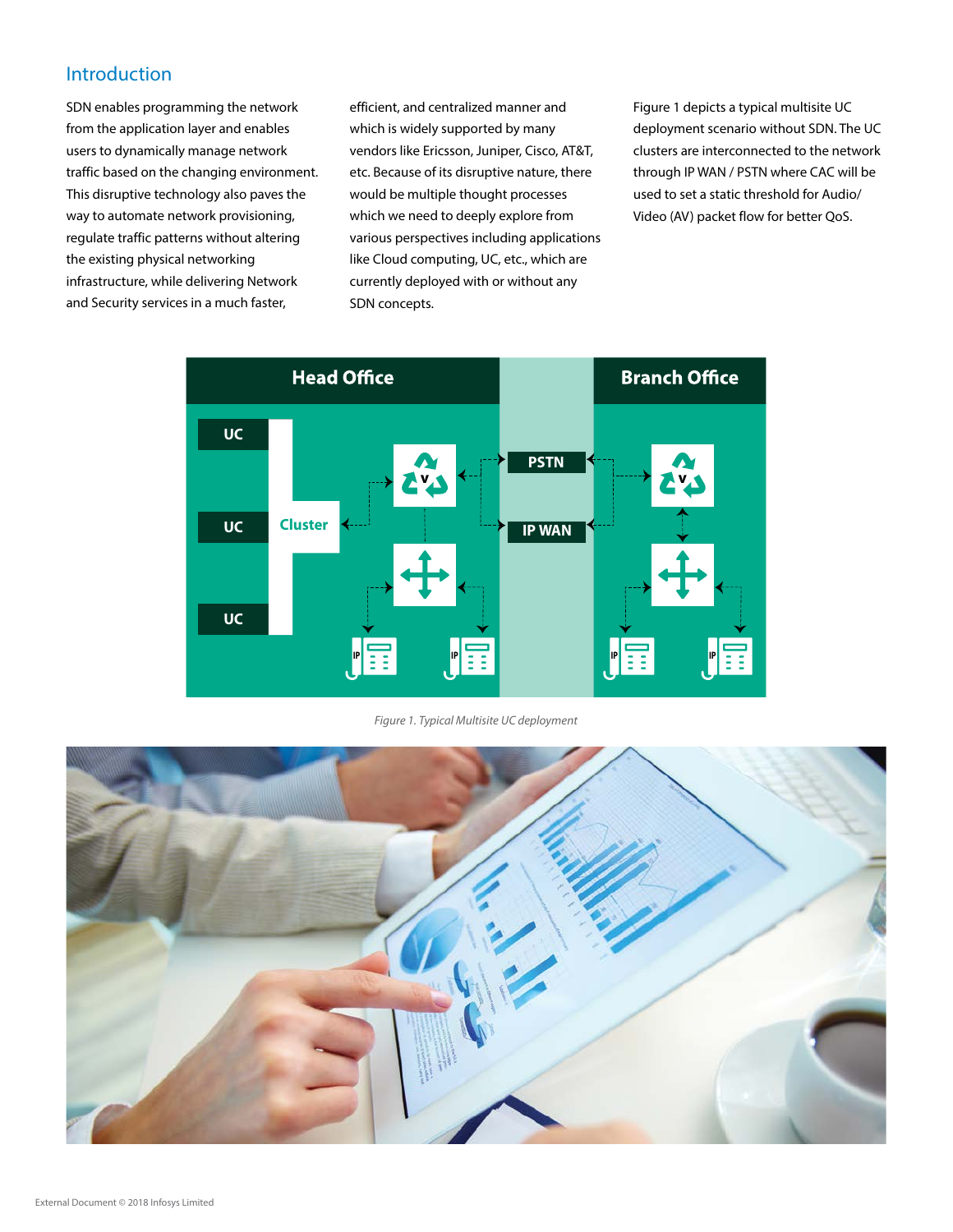# Current limitations in UC Deployment

- **Static Configuration:** UC configuration needs to be manually changed every time to adapt to bandwidth changes or policy changes regarding video/audio access.
- **Scalability:** If webcast access is to be given to a greater number of viewers, then the existing bandwidth may not suffice even though there could be some unused bandwidth.
- **Cost:** Existing bandwidth must be increased to accommodate more users or to give more number of viewers video access which will result in additional costs.
- **Less efficient:** Dropped sessions will result in unused bandwidth leading to bandwidth wastage.
- **Admin Overhead:** UC configuration needs to be changed periodically for changes in the organization with increase or decrease in headcount.

Figure 2 below lists the tightly coupled interdependencies of Network and UC admin which are required for smooth operation. Less than adequate coordination will lead to poor QoE, which many enterprises are experiencing today.



*Figure 2. Comparison of Admin overheads*

# Proposed solution

We are proposing a UCCL layer, to enhance the QoS for UC (but not limited to UC), which will abstract the high number of complex NBI APIs to simplified APIs and can work across any SDN aware network solutions along with the existing CAC implementation.

Figure 3 depicts UC deployment scenario with SDN. Applications like UC core may use UCCL to abstract requisite information from NBI for dynamic bandwidth allocation. UCCL is a platform-independent layer which can communicate to any controller.

The below diagram (Figure 4) represents the high-level design of the proposed UCCL which interfaces the UC applications with SDN. (Note: The design given may not satisfy myriad application requirements).





*Figure 3. Network Access Layers Figure 4. UCCL High level design*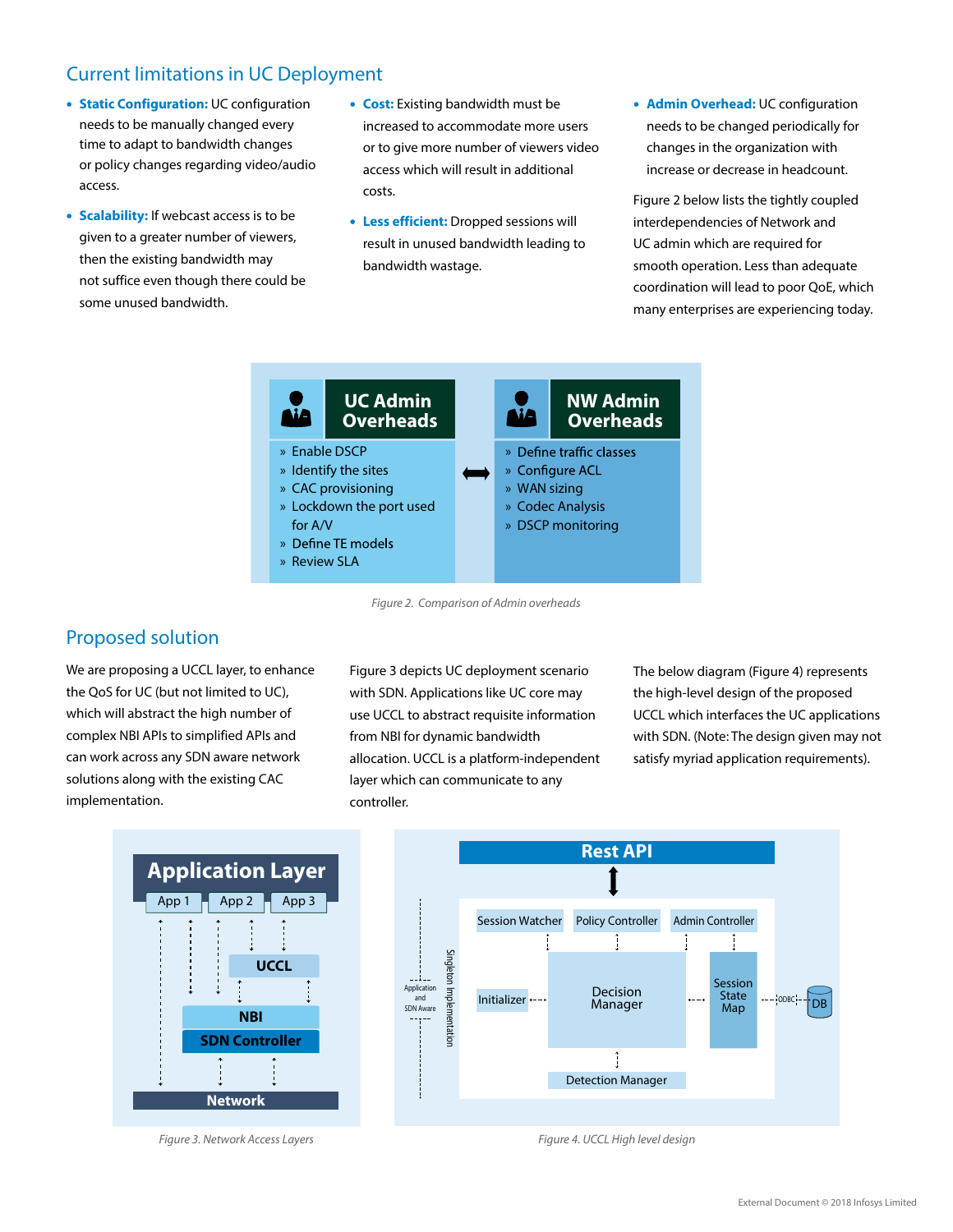## **Session Watcher:**

Monitor each session (voice, video, etc.) and keep track of them.

## **Policy Controller:**

Define the local policies for the Apps.

## **Admin Controller:**

Administrative interface (Queries, Status, etc.)

## **Decision Manager:**

Core of the library which interacts with all other modules and apply changes as required.

## **Detection Manager:**

Module which will monitor the updates from SDN

## **Session state Map:**

Data structure to hold the library parameters (Media type, session-policy mapping, etc.)

The Detection Manager may implement the call procedure sequentially in the order listed below:

- Retrieve the NW topology list from SDN **Controller**
- Get the node properties from the topology list including resource availability
- Apply the UC and NW policies set by the admin and update corresponding application

# Advantages of this approach

| <b>Without UCCL</b>                                                                             | <b>With UCCL</b>                                                                           |
|-------------------------------------------------------------------------------------------------|--------------------------------------------------------------------------------------------|
| Less efficient implementation since UC needs to make a high<br>number of queries to the SDN API | Implementation efficiency is higher since the UC needs to make<br>lesser number of queries |
| Multiple policies                                                                               | Centralized policy                                                                         |
| Slower deployment                                                                               | Deployment can be faster due to lesser communication between NW<br>and UC admin            |
| Bandwidth over-provisioning                                                                     | Accurate provisioning due to higher bandwidth utilization                                  |
| Application has to be modified to call SDN API to make it an<br>application-aware SDN           | UCCL will provision to make the SDN, application-aware                                     |

## Implementation View

Our proposed approach can be implemented in many ways. Two of the scenarios where it can be implemented are listed below.

## **Scenario 1: Bandwidth utilization**

Here we are considering a large organization with three amongst their many branches, located at three different geographical locations with bandwidth of 500, 300, and 100 Mbps network WAN connectivity between these sites respectively. Each location has 250+ video endpoints. This will go up in the near future as the enterprise moves forward with more UC adoption through Mobile UC, Web Conference solutions, Cloud solutions, etc.

For each of the video endpoints, 2 Mbps of bandwidth needs to be reserved (to maintain QoS), so this requires ~500 Mbps of bandwidth. As in a typical enterprise scenario, the network admin would restrict the A/V call bandwidth to 1/5th of the total bandwidth (100 Mbps in this case).



*Figure 5. Dynamic Bandwidth Allocation in Enterprise Network*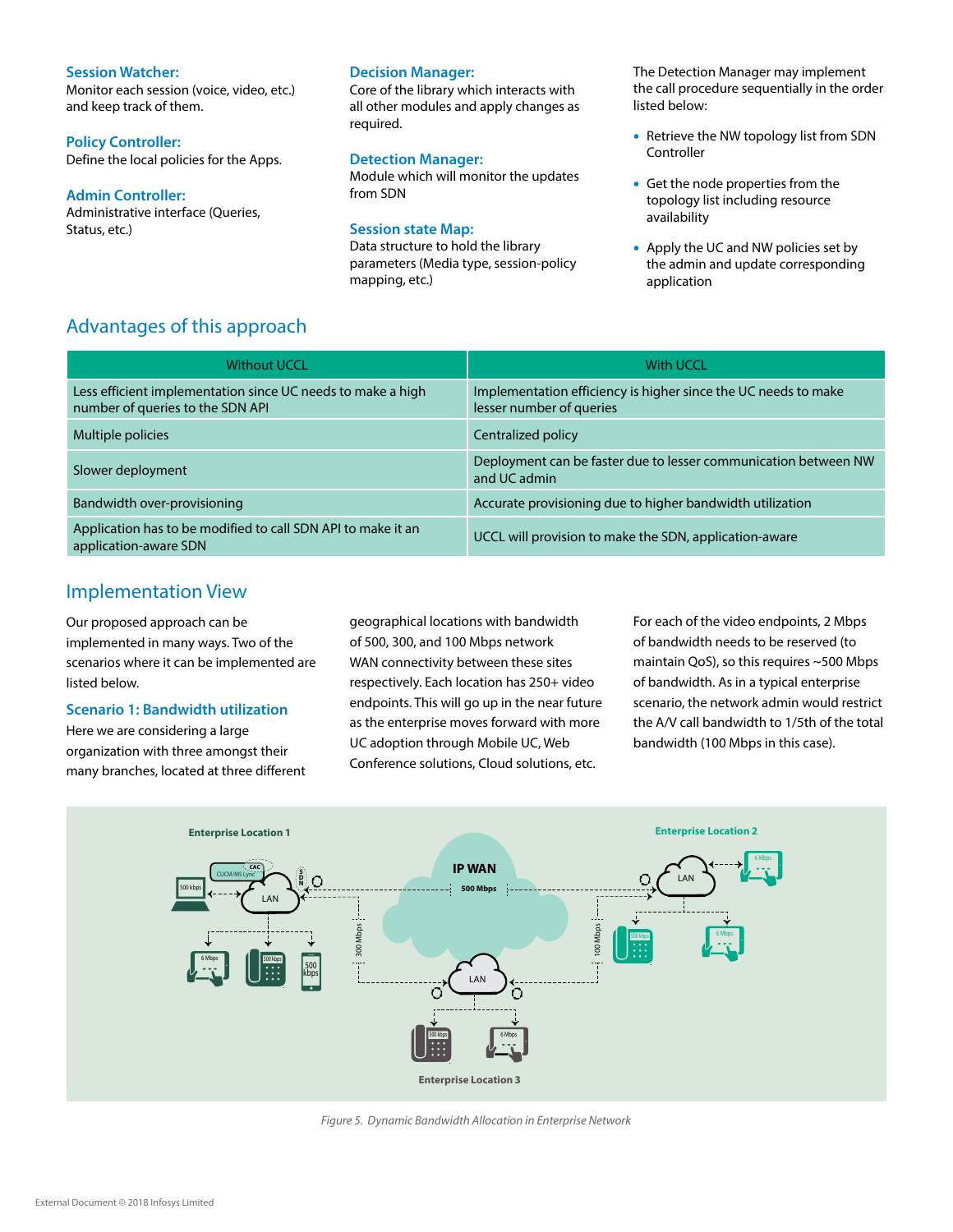

The bandwidth would be allocated by Cisco CM or Microsoft Lync through Call Admission Control (CAC) which would ensure that the bandwidth usage does not exceed 100 Mbps. This will restrict the maximum number of A/V calls to 50.

With SDN, this problem can be overcome by having UC application manage the bandwidth allocation using SDN updates through NBI. Here, the SDN would be aware of the topology and total bandwidth utilization and hence restriction need not

be placed at the application layer. This will also eliminate the CAC limitations like excess calls being allowed due to race condition and the bandwidth reservation path calculated by UC application not accurately reflecting the network conditions during network failure. For example, if CAC is already configured for location 3 according to its bandwidth of 300 Mbps and if that network fails, then the service provider will reroute traffic through location 2, wherein the CAC reservation

path would not suffice (since the line is only 100 Mbps from L2 to L3). Hence, using UCCL with SDN, bandwidth utilization will be optimum and will result in better QoE at lower cost (Estimated cost savings of using SDN over traditional UC deployment can be up to five times).

## **Scenario 2: Dynamic QoS**

The other case is applicable for Automated QoS Network Service Application which is already published by ONF SDN WG.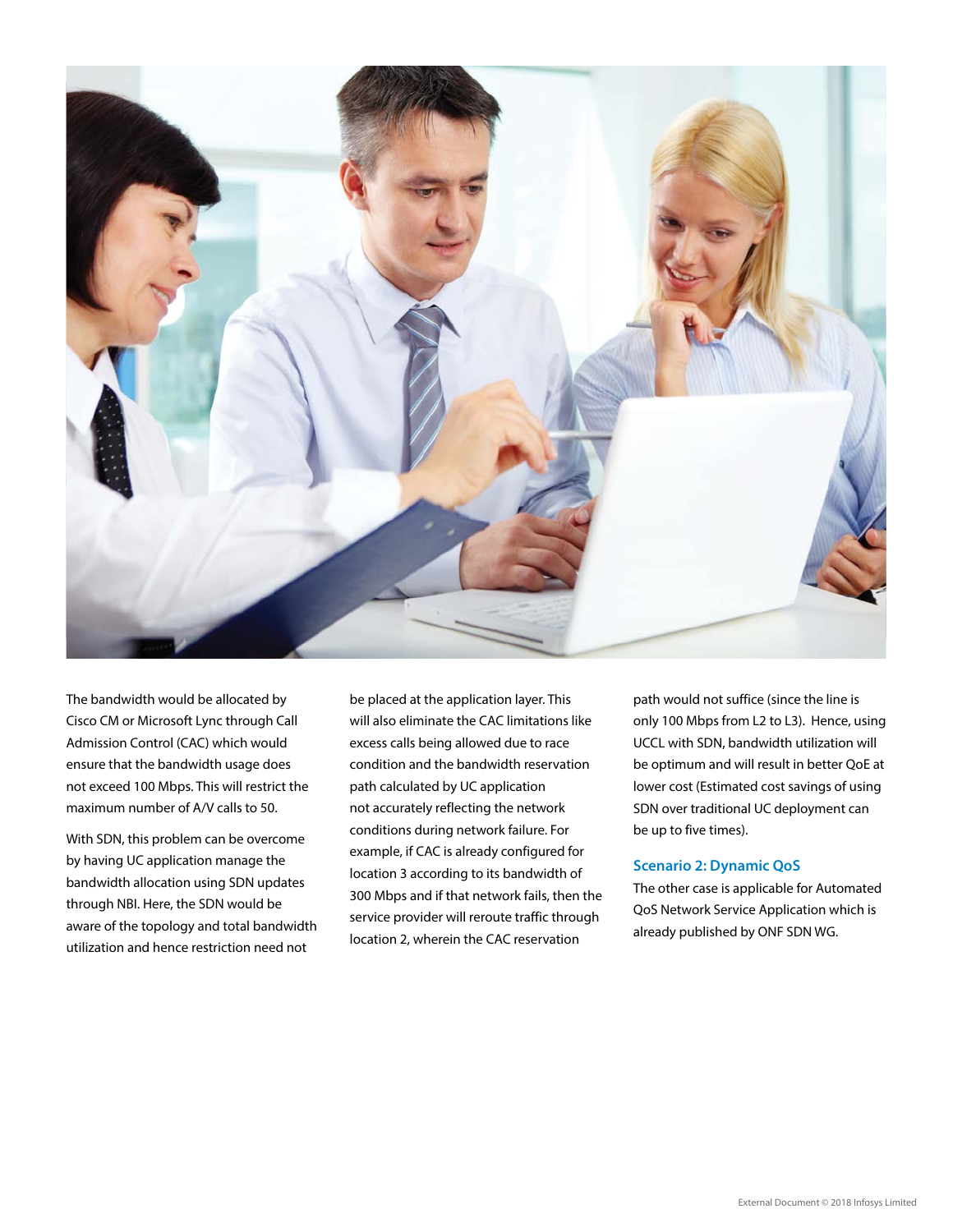# Assumptions

The paper hereby assumes that:

- The requisite NBI APIs will be available across various SDN solutions for third party applications.
- The implementation of this approach could either be in the UC application itself or as a stand-alone, as may be deemed fit by the solution architect.
- The security aspects have not been considered.

# Conclusive Summary

SDN is increasingly being adopted in Data centers and Enterprises. This paper is intended to provide an approach for dynamic bandwidth allocation using SDN by implementing an intermediate layer which can be utilized by UC for enhanced QoE. There could be many other dimensions explored using this layer for similar applications.

# **Glossary**

- ACL Access Control List
- CAC –Call Admission Control
- DSCP Differentiated Services Code Point
- NBI North Bound Interface
- QoS Quality of Service
- QoE Quality of Experience
- UCCL Unified Communication Control Layer

# Acknowledgement

The authors would like to thank Mr. Sreekanth S.S., Mr. Venkata M.K.R., and Mr. Ullas Krishnan for their detailed review and valuable suggestions for this paper.

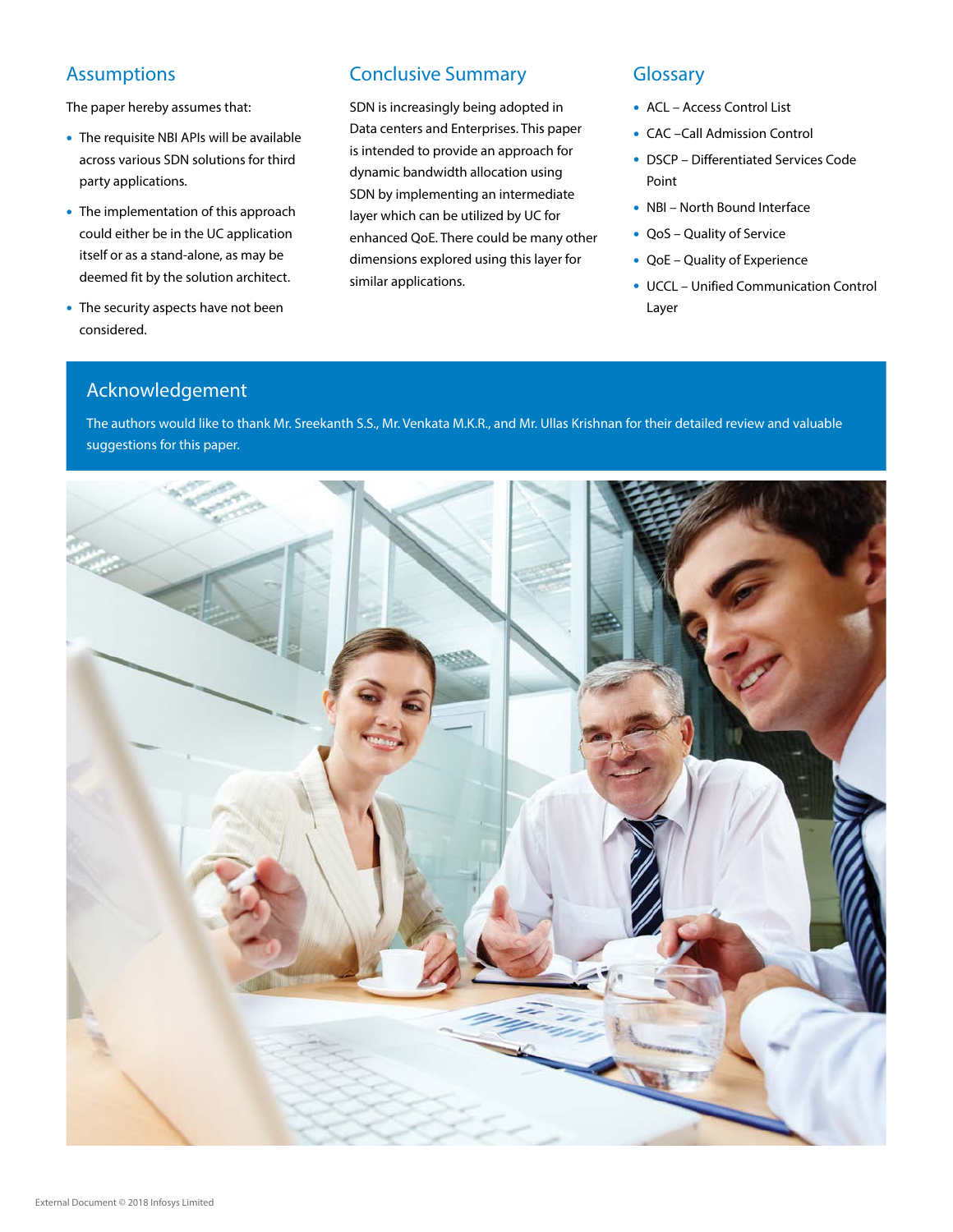# **References**

• Irwin Lazar. "Five unified communications trends that change the collaboration game".

Internet: http://www.searchunifiedcommunications.techtarget.com/feature/Five-unified-communications-trends-that-change-thecollaboration-game Oct 2013 [Apr 2015]

- "SDN Architecture Overview". Internet: https://www.opennetworking.org/images/stories/downloads/sdn-resources/technicalreports/TR\_SDN-ARCH-Overview-1.1-11112014.02.pdf Version 1.1, Nov 2014 [Apr 2015]
- Diana Gowen: "Bandwidth on Demand". Internet: http://www.centurylink.com/business/asset/channel/smart-solutions-bandwidthon-demand-ethernet-services.pdf, Jun 2013 [May 2015]
- "Automating QoS". Internet: http://portal.imtc.org/DesktopModules/Inventures\_Document/FileDownload.aspx?ContentID=21766, Version 1.2, Feb 2014 [May 2015]